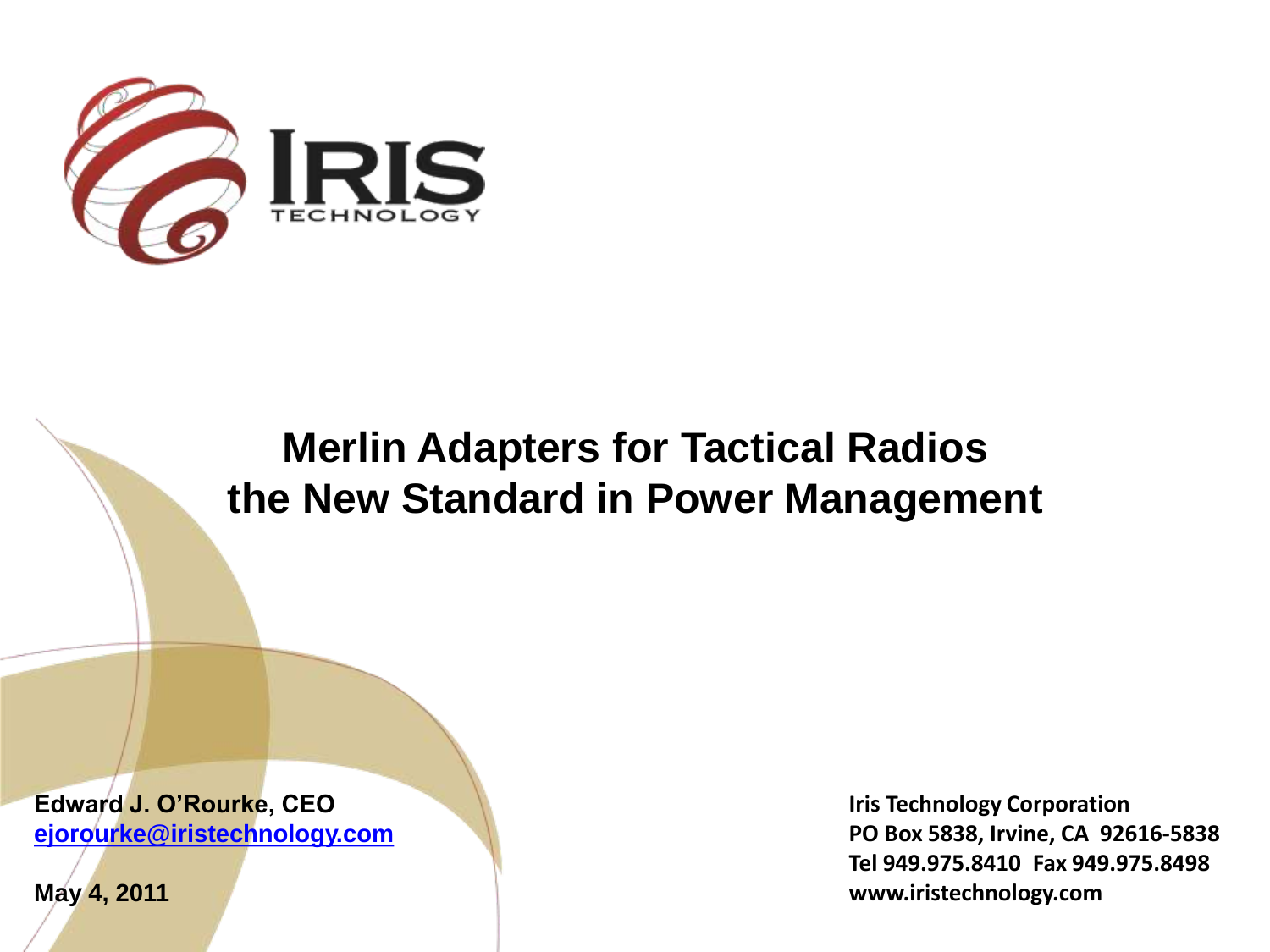### **Iris Technology at 25 Years**

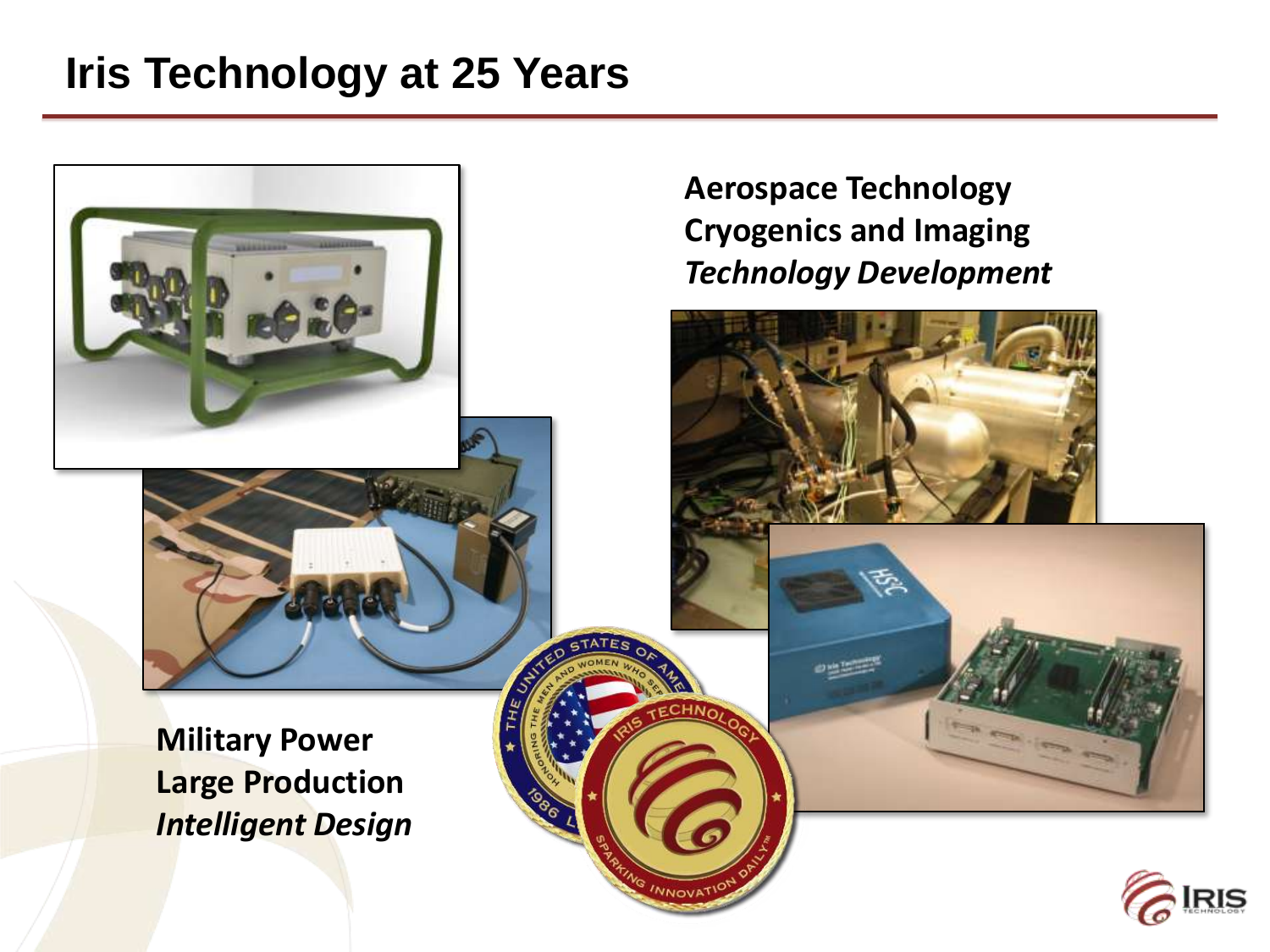### **Snapshot of Major Iris Programs Since 1994**



**Page 3**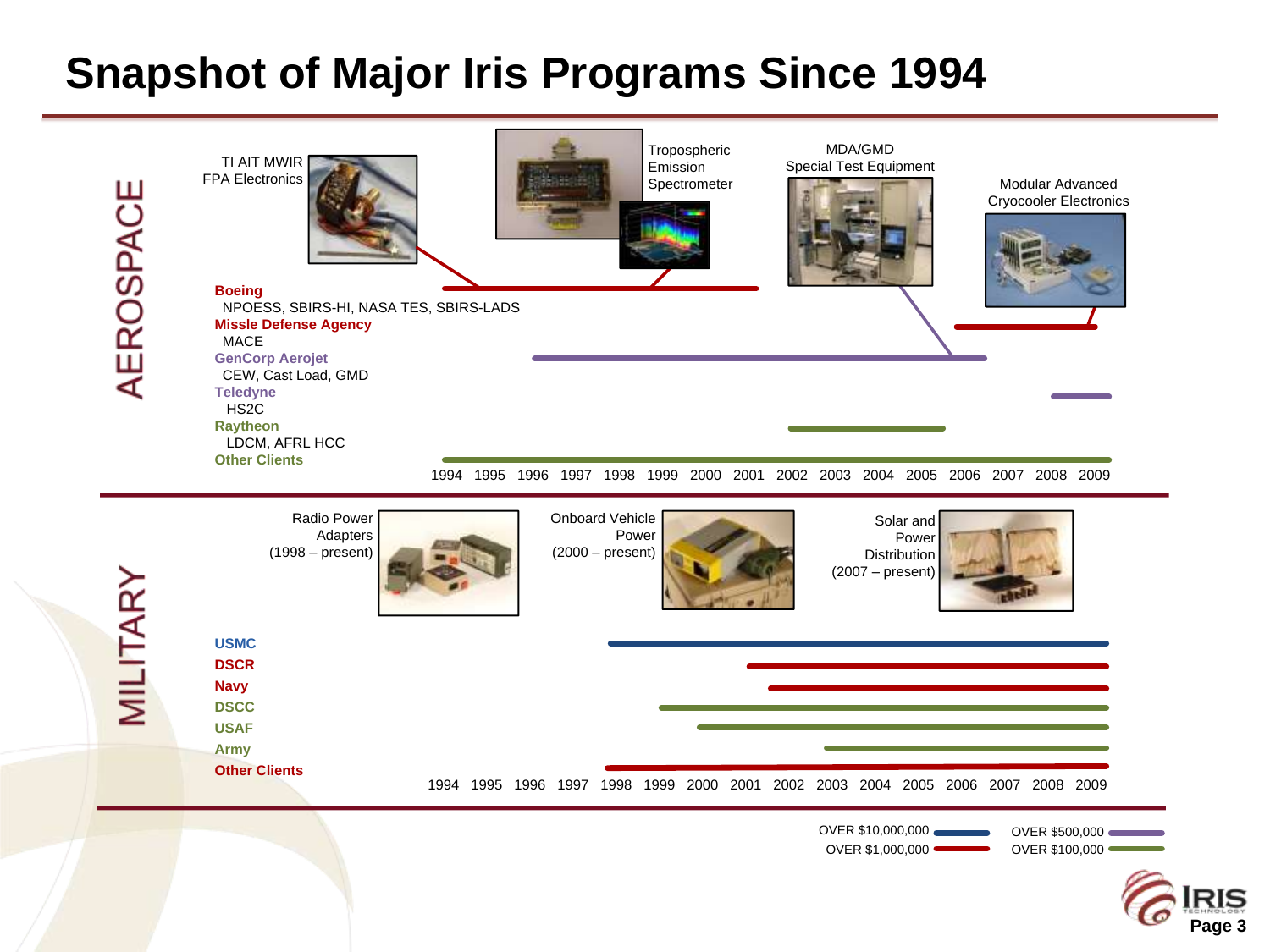

## **Tactical Solar Power 2,000 Fielded to Date Customer: USMC**

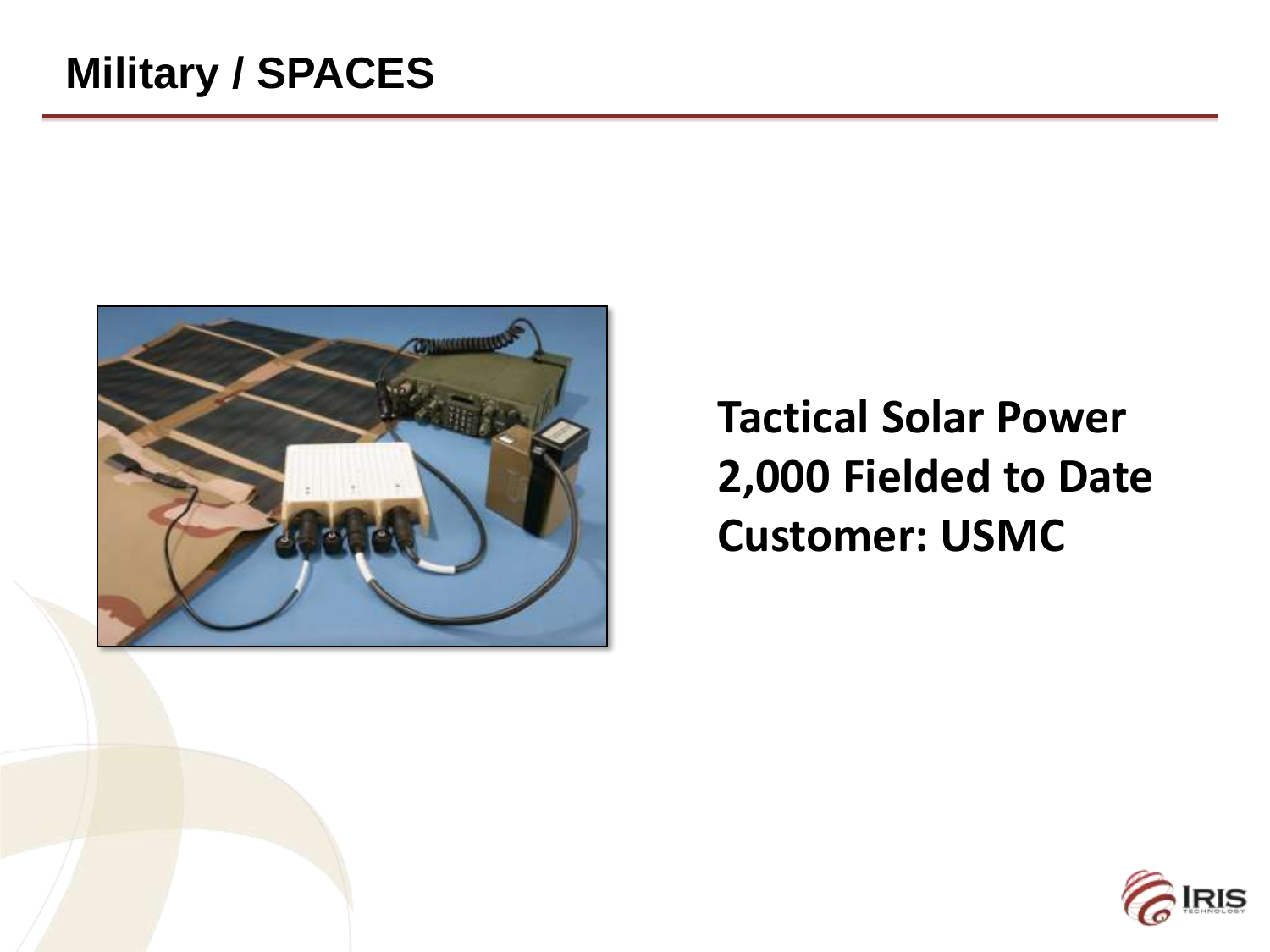

# **Vehicle Inverter System 10,000 Fielded to Date Customer: Joint**

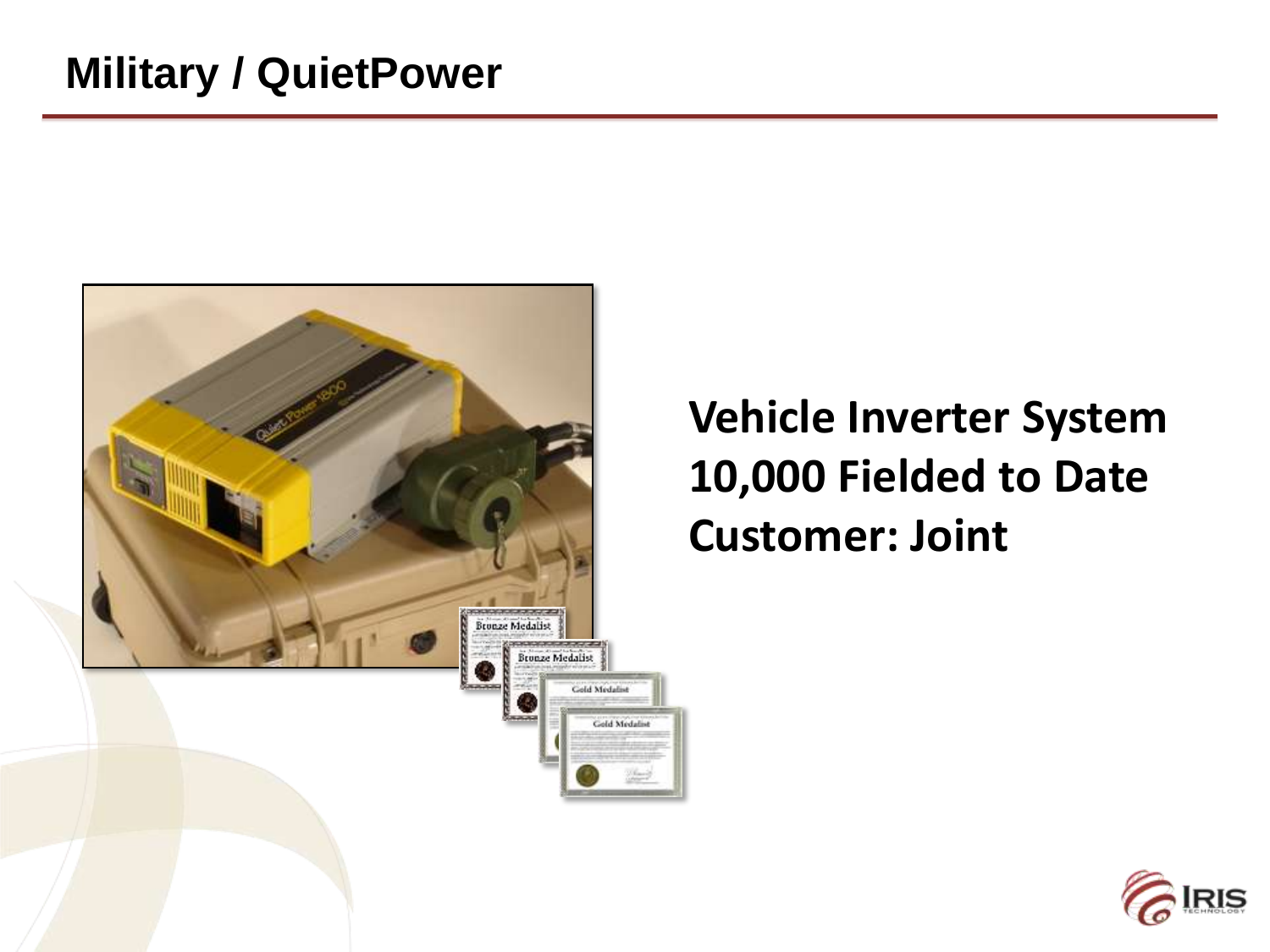### **Iris Radio Power Adapters (AC/DC)**

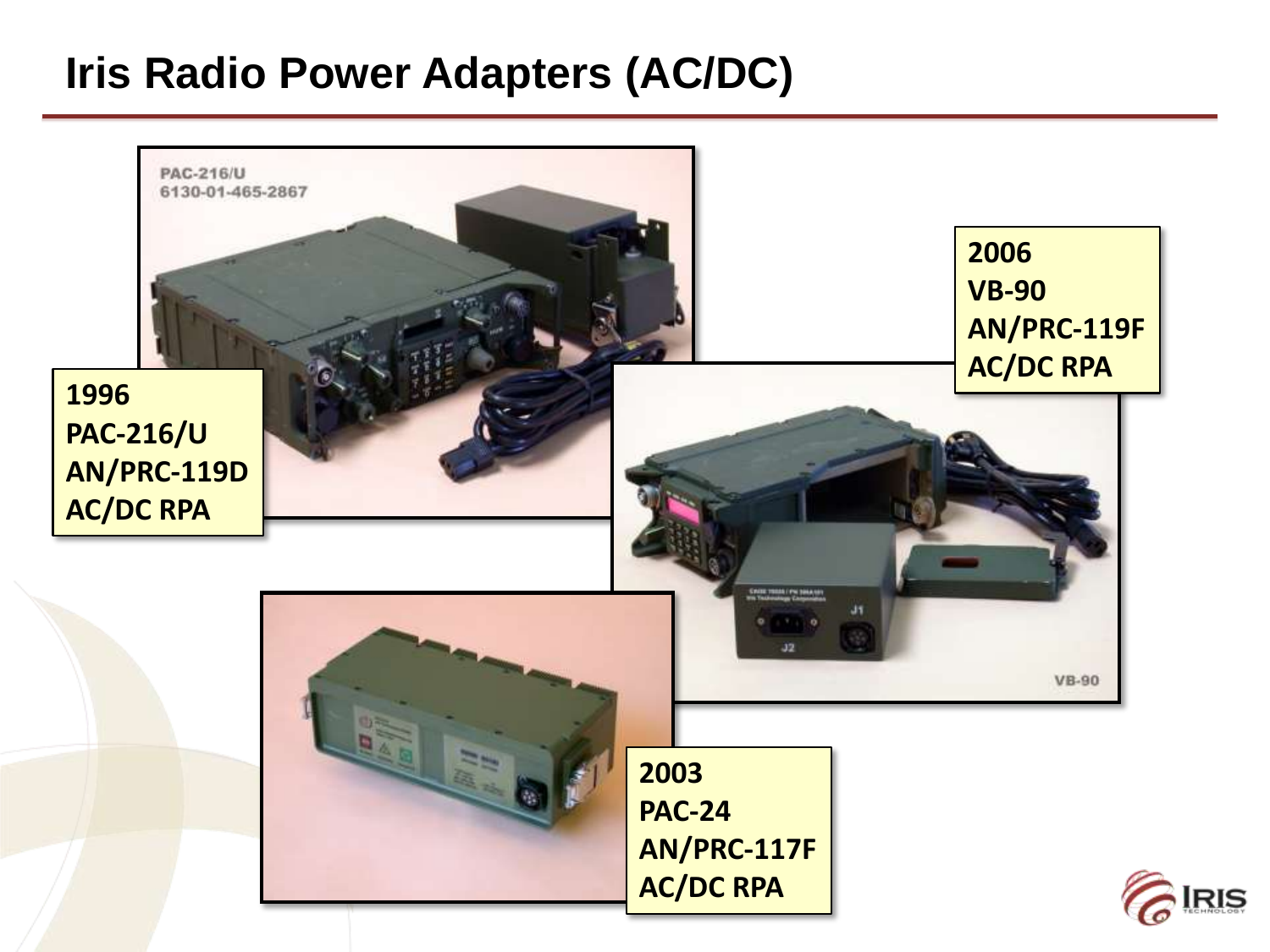### **Iris Merlin-3 Radio Power Adapter**





*Snapshot:* **High efficiency SLICE Transportable by air User provided BX-XX90 Reuse radio battery box Permits battery hot-swap Variety of I/O accessories**

#### *Technology:*

**Software centric Smart cable outputs Native solar capable High power ~ 240W High efficiency ~ 97% Cell energy rebalancing**

### *Other ideas:*

**Use without battery Use as battery charger**

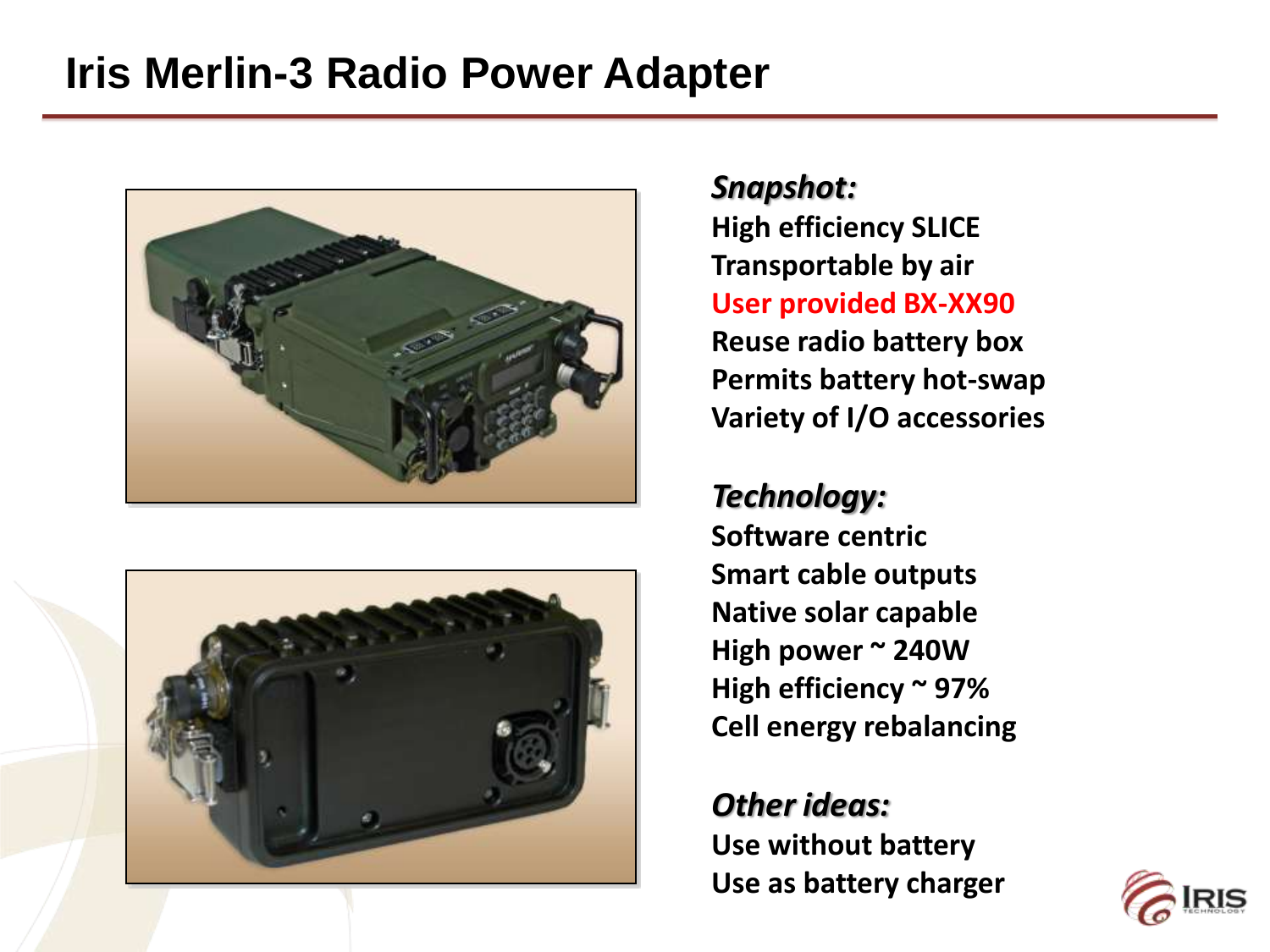### **Iris Merlin-2 Radio Power Adapter**





*Snapshot:* **High efficiency SLICE Transportable by air User provided BX-XX90(s) Reuse radio battery box Permits battery hot-swap Variety of I/O accessories**

#### *Technology:*

**Software centric Smart cable outputs Native solar capable High power ~ 240W High efficiency ~ 97% Cell energy rebalancing**

#### *Other ideas:*

**Use without battery Use as battery charger**

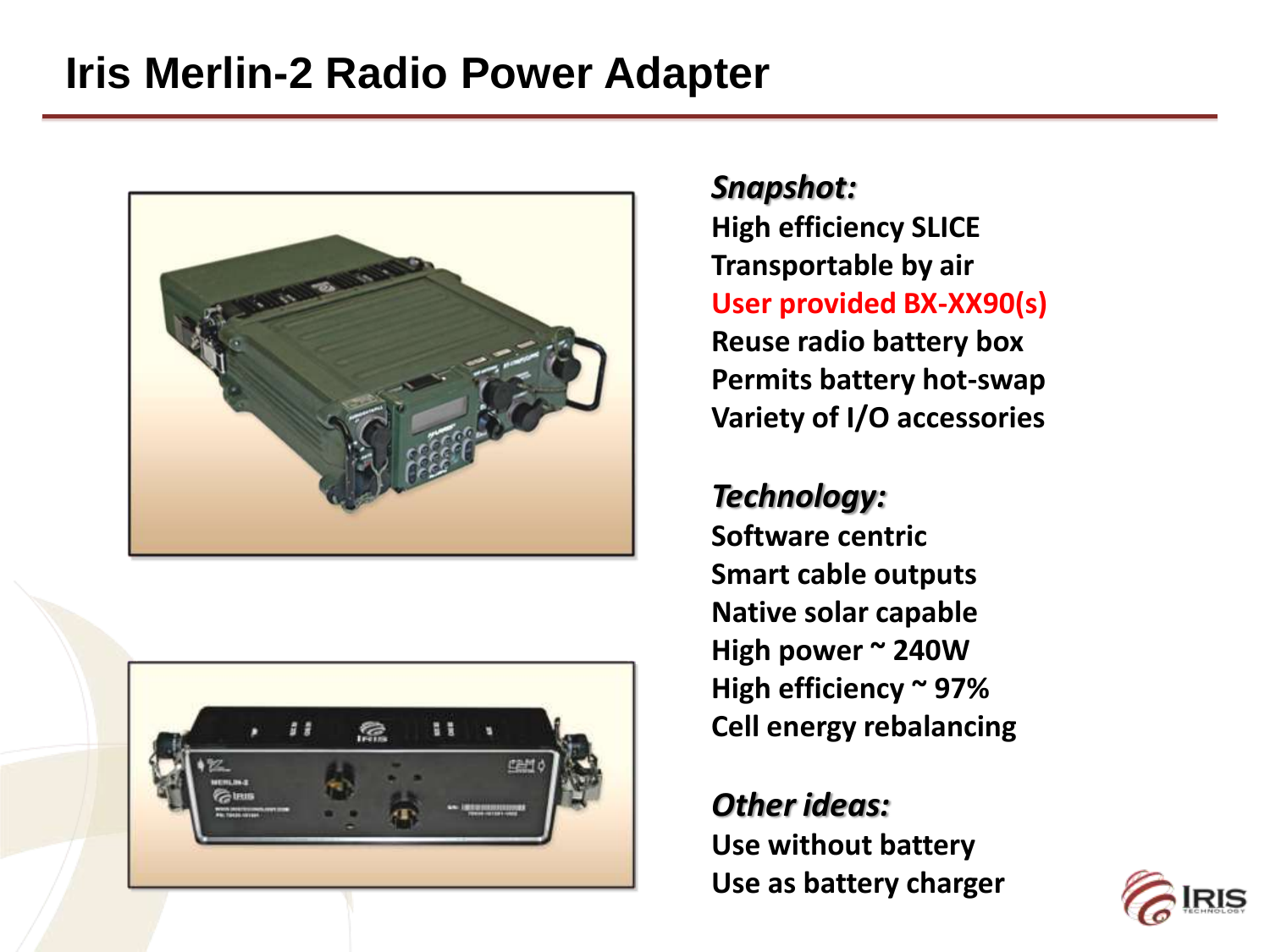### **Merlin Architecture**

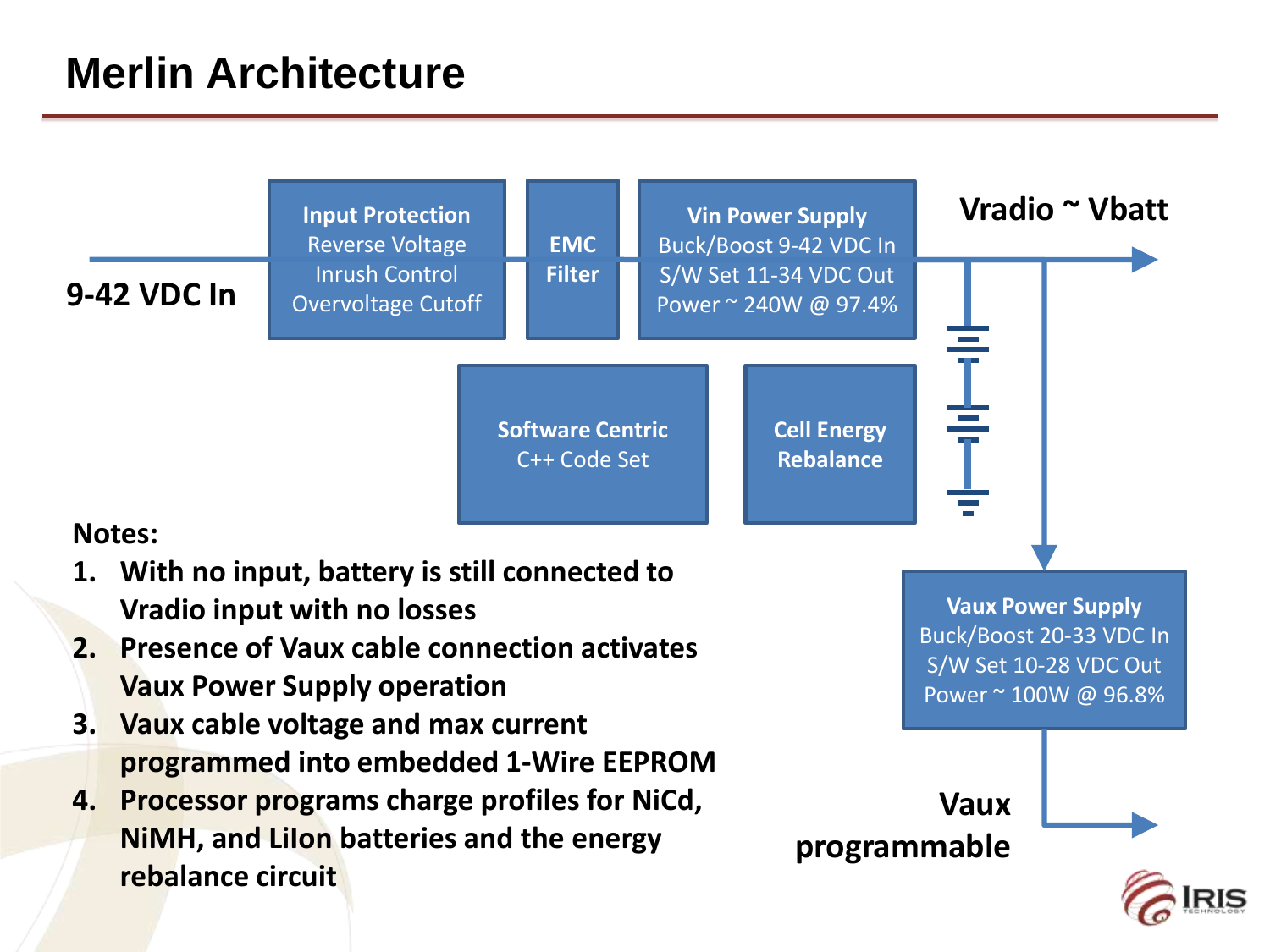## **Cell Rebalancing**

**In series charging, cell energy rebalancing shifts charge between cells to provide headroom for full charging of the more depleted cell. Without this rebalancing, charging effectively terminates when the higher energy cell reaches capacity.**

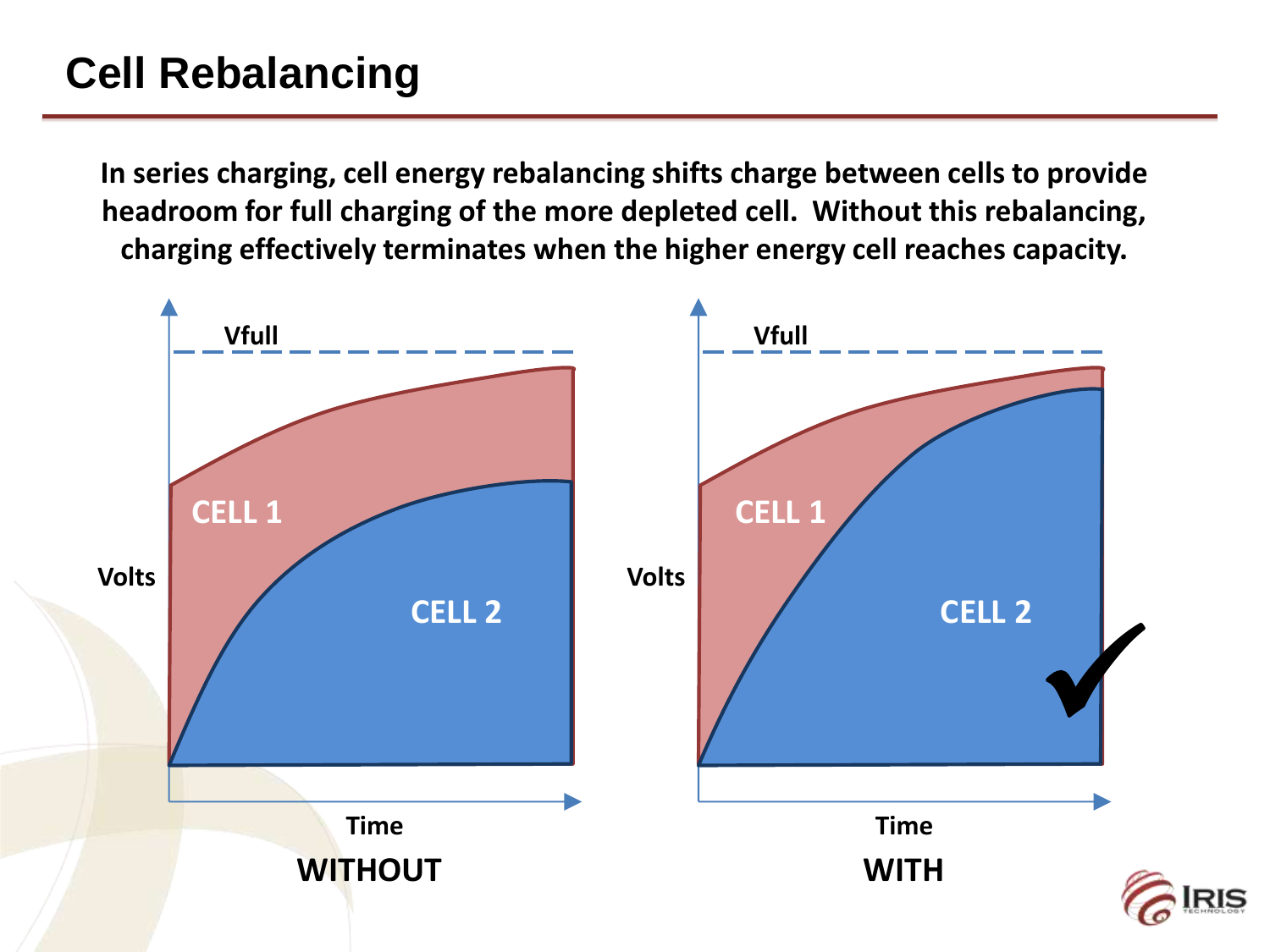### **Iris Merlin-3 Radio Power Adapter**

#### *Status:*

**Available on GS-07F-0131N Selected by USMC for RPA M67854-11-A-5044 / \$13.5M**





| Parameter                    | <b>Characteristics</b>                                                            |
|------------------------------|-----------------------------------------------------------------------------------|
| Weight of Merlin-3™          | 1.8 lbs (829 g)                                                                   |
| Size of Merlin-3™            | 7.6"(L) $\times$ 3.5" (W) $\times$ 1.9" (H)<br>193 mm (L) x 89 mm (W) x 48 mm (H) |
| <b>Input Connector</b>       | MS3114-E8-4P                                                                      |
| <b>Output Connector</b>      | MS3114-E8-4S                                                                      |
| Radio Connector              | SC-C-179492                                                                       |
| Environmental                | MIL-STD-810, MIL-STD-461                                                          |
| <b>Housing Material</b>      | Aluminum                                                                          |
| <b>Operating Temperature</b> | $-40^{\circ}$ F (-40°C) to +131°F (+55°C)                                         |
| <b>Storage Temperature</b>   | -59°F (-50°C) to +160°F (+71°C)                                                   |
| Input Voltage                | 9-36 VDC @ 12 ADC (max)                                                           |
| Input Power (max)            | 280 W @ 24 VDC                                                                    |
| Radio Power (max)            | 26.5 VDC @ 3.5 ADC                                                                |
| <b>Output Voltage</b>        | 12 or 24 VDC @ 5 Watts for Speakers<br>or 12-28 VDC @ 4 ADC for Auxiliary         |
| Efficiency                   | 97%                                                                               |
| BB-2590/U Charge Time        | 3 hours (typ)                                                                     |

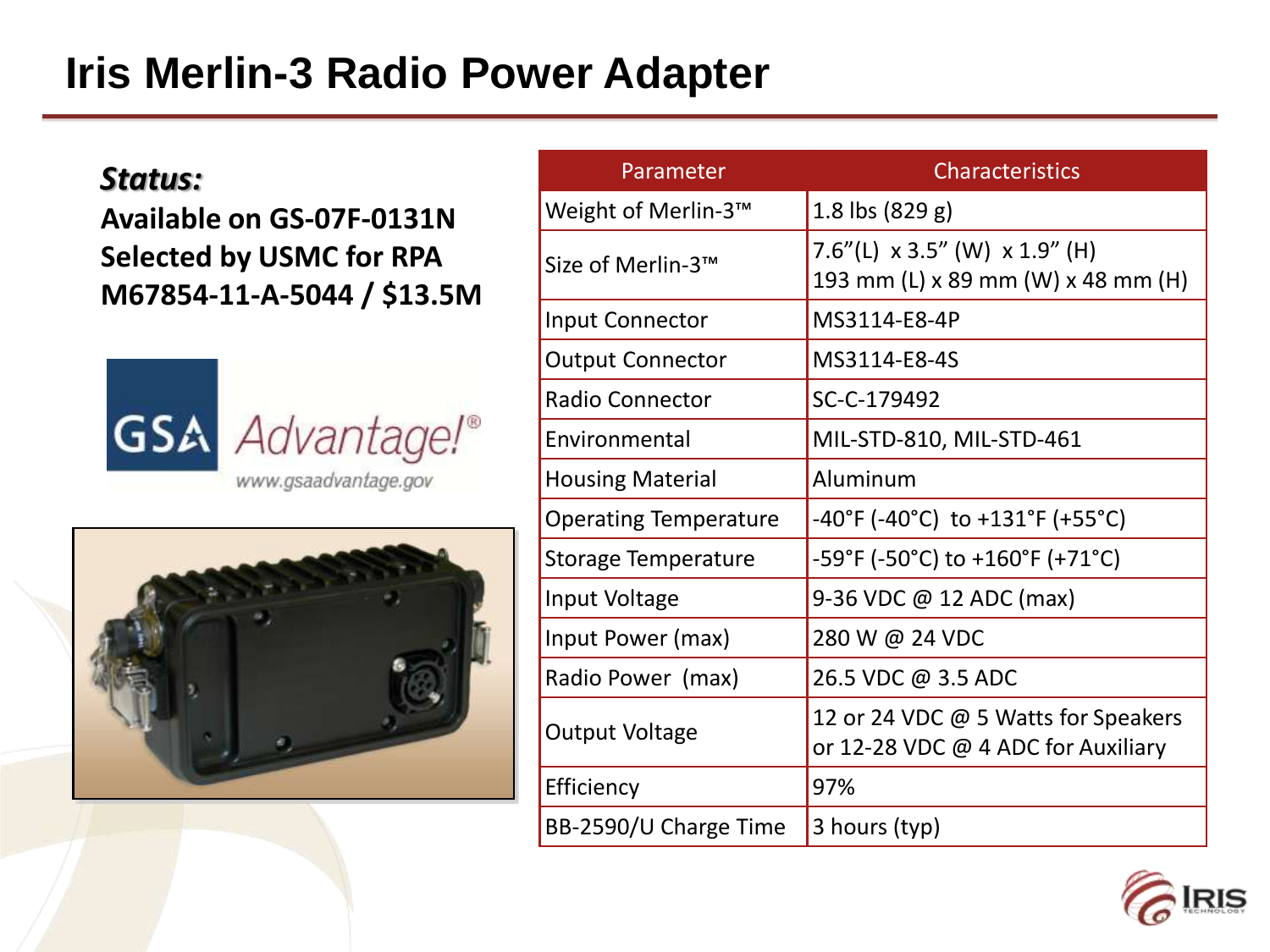| <b>Features</b>                                                 | <b>Benefits</b>                                                                                                                                                                                |
|-----------------------------------------------------------------|------------------------------------------------------------------------------------------------------------------------------------------------------------------------------------------------|
| Uses standard, full size<br>rechargeable batteries              | No reduction in runtime when powered from<br>battery<br>Uses BB-2590/U (preferred) or BB-390B/U<br>(alternate) battery<br>Programmable charging algorithms ensure future<br>growth capability  |
| Uses existing battery box                                       | No tools required for installation or use<br>$\bullet$<br>Using existing parts reduces system cost and weight<br>Eliminates need to store battery box when using the<br>$\bullet$<br>Merlin-3™ |
| <b>Mechanical latching system</b><br>allows hot-swap of battery | Able to change-out battery and recharge extra<br>$\bullet$<br>batteries without power interruption to the radio or<br>crypto-fill loss (when powered externally)                               |
| Cell energy rebalancing                                         | Electronics redistributes charge between cells to<br>$\bullet$<br>create a healthier battery with a higher capacity                                                                            |

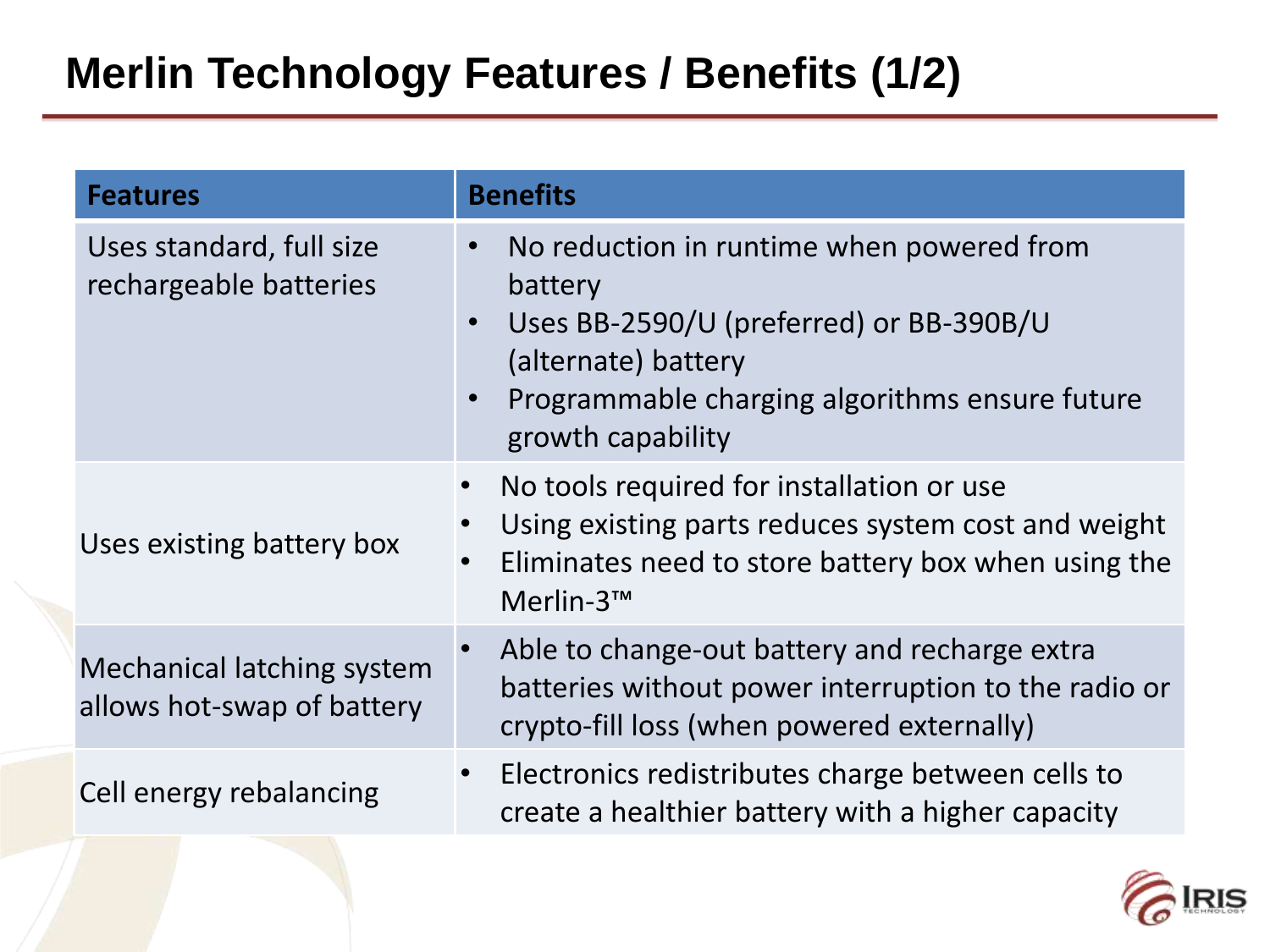| <b>Features</b>                                                                                | <b>Benefits</b>                                                                                                                                                                                                                                                                                                                                                               |
|------------------------------------------------------------------------------------------------|-------------------------------------------------------------------------------------------------------------------------------------------------------------------------------------------------------------------------------------------------------------------------------------------------------------------------------------------------------------------------------|
| Compact size and weight                                                                        | Light weight and easy to install<br>Totally integrated with battery box and radio                                                                                                                                                                                                                                                                                             |
| Functions with a variety of<br>input and output<br>accessories                                 | Operates using a wide range of input sources<br>including: native solar, NATO, AC/DC, Zinc-Air<br>batteries, fuel cell, BX-XX90, and personal vehicle<br>Outputs power to a variety of accessories including<br>speakers, laptop computer and small personal<br>electronics - inverter compatible<br>Profile consistent with installed base of vehicle<br>$\bullet$<br>mounts |
| Solar Portable Alternative<br><b>Communications Energy</b><br>System (SPACES)<br>Interoperable | User friendly – no user controls required<br>Compatible with Iris Technology SPACES elements<br>SmartCables configure the loads to the auxiliary                                                                                                                                                                                                                              |